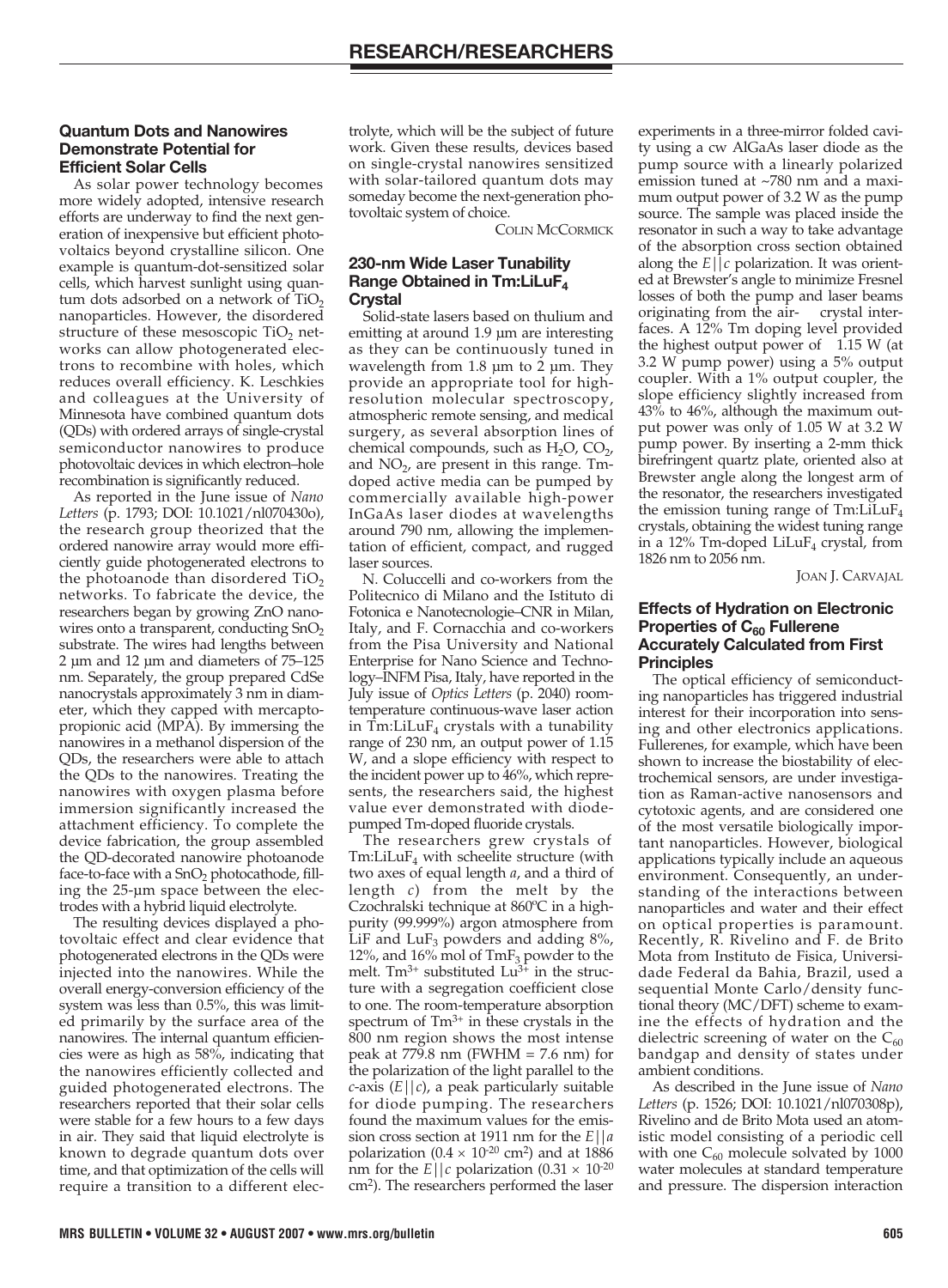between fullerene and water was modeled by a 60-site Lennard-Jones potential. The TIP5P model was used to account for interactions between water molecules. Using the NPT ensemble (the number of particles, the pressure, and the temperature were kept constant), the researchers generated molecular conformations using a standard Monte Carlo technique—a stochastic approach that relies on random number generation. Density functional theory calculations were performed on the fullerene and the first hydration shell for only statistically significant conformations. The bandgap of the hydrated system—calculated as the energy difference between the highest occupied and lowest unoccupied molecular orbitals (HOMO and LUMO) averaged over all statistically significant conformations—is 1.1 eV. For the unsolvated system, the HOMO-LUMO gap was found to be 1.9 eV, in good agreement with the experimental value measured in vacuum. The computational method therefore correctly predicts the red shift in the bandgap resulting from hydration, according to the researchers. An analysis of the density of states for the isolated fullerene at 0 K and for the hydrated fullerene at 298 K showed that the red shift of 0.8 eV in the bandgap is caused mainly by structural fluctuations of the hydrating water, not by dielectric screening, which is not expected to substantially redistribute charge on the fullerene surface, said the researchers. The energy difference between the HOMO and LUMO of  $C_{60}$  in the presence of water gives a small average shift of ca. 0.1 eV as a possible solvent effect on the bandgap of the solute. The researchers said that their "procedure avoids the lack of dispersion energy inherent to *ab initio* molecular dynamics simulations based on DFT," and that their study "is the first theoretical investigation of the finite temperature impact on the electronic structure of the hydrated  $C_{60}$  fullerene using first principles DFT calculations."

STEVEN TROHALAKI

## **Biaxially Stretchable "Wavy" Silicon Nanomembranes on Elastomeric Supports Fabricated**

Y. Huang and J.A. Rogers from University of Illinois at Urbana-Champaign, H. Jiang from Arizona State University, and their colleagues have reported twodimensionally buckled, or "wavy," single crystalline silicon nanomembranes on elastomeric supports with full biaxial stretchability. As described in the June issue of *Nano Letters* (p. 1655; DOI: 10.1021/ nl0706244), the fabrication protocols start with silicon-on-insulator (SOI) wafers.

A square array of holes (~2.5 μm diameter, and 25 μm pitch) was photolithographically patterned in the top silicon of the SOI wafer. The exposed silicon was removed by reactive ion etching. Immersion of the etched samples in concentrated hydrofluoric acid removed the buried silicon dioxide layer followed by an acetone wash to remove the photoresist. Separately, prepolymers of poly(dimethylsiloxane) (PDMS) were cast and cured against polished silicon wafers to generate flat, elastomeric substrates. Ozone exposure transformed the hydrophobic PDMS surface to a hydrophilic state. Heating in a convection oven at 70-180°C induced isotropic thermal expansion in the elastomeric substrate. Contact with the preprocessed SOI wafer and subsequent peeloff transferred the entire nanomembrane to the PDMS. Continued heating facilitated strong adhesion between the membrane and the PDMS. Upon cooling to room temperature, the thermally induced prestrain was released leading to the spontaneous formation of wavy structures in the silicon nanomembrane.

Two-dimensional herringbone layouts were typically observed in the inner regions of the membrane which became somewhat disordered toward the center. Near the edges, however, one-dimensional periodic waves were observed. Optical micrographs acquired during different stages revealed that one-dimensional waves were initially formed over large areas which ultimately evolved into compact herringbone layouts upon cooling.

Stretchability in the nanomembrane was revealed upon uniaxial tensile stretching in various in-plane directions. Upon release of the applied strain, the unbuckled waves revert to the wavy herringbone layout similar to the original, even through multiple stretching cycles. Thermally induced tensile strains enabled examination of biaxial stretchability of the wavy nanomembranes. The herringbone waves at 25°C slowly disappeared upon heating to 100°C, only to be recovered completely upon cooling, the researchers said.

Besides the square membranes described so far, the researchers also investigated other membrane geometries including circles, ovals, hexagons, and triangles. To demonstrate application of biaxial stretchability in electronic devices, a complex array of squares (100  $\mu$ m × 100  $\mu$ m) interconnected by ribbons (30  $\mu$ m × 150  $\mu$ m) was fabricated. Any applied strain was primarily accommodated by the wavy structures in the ribbons, leaving the square islands mostly undeformed through different strain regimes. The researchers said that

such functionality of the buckled nanomembranes of silicon may find widespread use in high-performance electronics where two-dimensional stretchability is desirable during use or installation.

SOMA CHATTOPADHYAY

#### **Nanosized Light Source Offers Possibilities in Bio-Imaging**

A bio-friendly, nanosized light source capable of emitting coherent light across the visible spectrum has been invented by a team of researchers from Lawrence Berkeley National Laboratory (LBNL), the University of California at Berkeley, and the Materials Laboratories at Sony Corporation, Japan. Among the many potential applications of this nanosized light source, once the technology is refined, are single cell endoscopy and other forms of subwavelength bio-imaging, integrated circuitry for nanophotonic technology, and advanced methods of cyber cryptography.

In the June 28 issue of *Nature* (p. 1098; DOI: 10.1038/nature05921), P. Yang and J. Liphardt, who hold joint appointments in both LBNL and UC-Berkeley, and their colleagues describe a technique in which nanowires of potassium niobate were synthesized in a special hot water solution and separated using ultrasound. The wires were highly uniform in size, several microns long, but only about 50 nm in diameter. A light beam from an infrared laser was used to create an optical trap that allowed individual nanowires to be grabbed and manipulated. Because of potassium niobate's optical properties, this same beam of infrared laser light also served as an optical pump, causing the nanowires to emit visible light whose color could be selected. In a demonstration of the technique's potential, these nanowire light sources were used to generate fluorescence from specially treated beads.

"Our potassium niobate nanowires have diameters that are substantially below the wavelengths of visible light," said Yang. "They also have excellent electronic and optical properties, and low toxicity, plus they are chemically stable at room temperatures. This makes them ideal for subwavelength laser and imaging technology."

Liphardt said, "In microscopy, the general rule has always been that you can look at an object or you can touch it. With our nanowire light source technology, we combine both these capabilities in a single device. This opens up the possibility of being able to manipulate a specimen as you visualize it."

Central to the success of the nanowire light source are the exceptional nonlinear optical properties of potassium niobate,